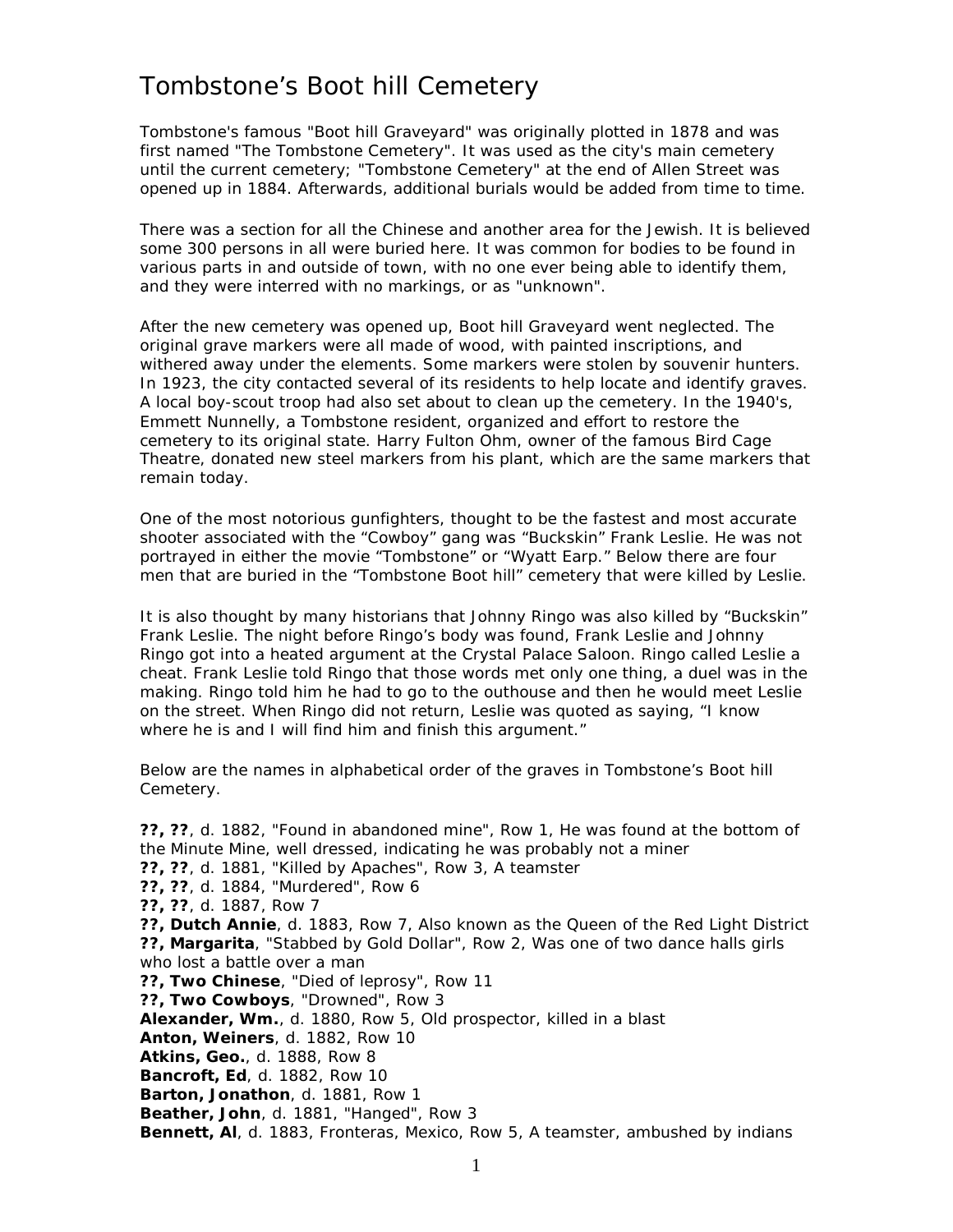**Bennett, W.C.**, b. England, d. 1882, Row 4, Died of heart failure **Bill, Indian**, Row 7

**Billings, Eliz.**, d. 1886, Row 3

**Blair, Johnnie**, Row 9, Died of smallpox. A cowboy tied rope around his feet, and dragged him to his grave to avoid touching the body

**Bobier, William**, d. 16 Jul 1882, Location unknown. Died during a dispute over a cock-fight

**Bowles, Frank**, d. 1880, Row 2, Was thrown from his horse, which caused his gun to go off, and hit him in the leg, but he did not seek medical attention soon enough **Bradshaw, E.L.**, Former boyfriend of Blond Mollie. Believed to be shot by Frank Leslie, who began seeing Mollie

**Brady, Brother**, d. 1883, age 11 yrs, Row 9, Drowned in the San Pedro River, when one brother tried to save the other

**Brady, Brother**, d. 1883, age 12 yrs, Row 9, Drowned in the San Pedro River, when one brother tried to save the other

**Brammer, Steve**, d. 1882, Row 9

**Brodines, Ernest**, b. Germany, d. Jun 1882, "Murdered", Row 3, A miner, was found dead in his cabin with bullet wounds

**Brown, R.L. Mrs.**, d. 1882, Row 3, Hotel proprietor, died of natural causes

**Byrne, Pat**, d. 1882, "Pneumonia", Row 1

**Cambell**, d. 1883, Location unknown. Suicide

**Campbell, Malcolm**, d. 1882, Row 4, Died of pneumonia

**Campbell, R.B. Mrs.**, d. 1882, Row 4, Wife of restaurant owner, suspected poisoning

**Campion, Rose**, d. 1882, Location unknown. Died during a stillborn birth

**Cantrell, Alfred**, d. 1881, "Shot", Row 6, Shot by a man named Brown

**Carpenter, Wm.**, d. 1881, Row 6, Belived to be the first Baptist minister of Tombstone, died of nephritis

**Cassidine, Dennis**, d. 1879, "Killed", Row 2

**Cazares, Gregorio**, Killed by Angel Otero and Loretto Teutima

**Charley, Bronco**, "Shot by Ormsby", Row 8

**Christianson, Christina B.**, d. 1892, Row 5

**Christianson, Hans**, d. 1891, Row 5

**Chung, Sam**, Killed by Stephen Ruff

**Claibourne, William**, d. 14 Nov 1882, "Shot by Frank Leslie", Row 2, Also known as Arizona's Billy the Kid

**Clanton, Billy**, d. 26 Oct 1881, Row 2, Killed in the gunfight at the O.K. Corral **Clanton, Newman Haynes (Old Man)**, Row 2, Killed by Mexicans while driving a herd of stolen cattle. Originally buried in the Animas Valley in New Mexico, but later reinterred at Boothill

**Clum, Mrs.**, Row 7, Possibly Mary Dennison Ware Clum, wife of John P. Clum **Constantine, Simon**, d. 1882, "Killed", Row 6, Blown up from a blast

**Contreras**, d. 1883, Location unknown. Murdered

**Cook, H.B.**, d. 1882, Row 4

**Cowan, Thos.**, d. 1881, age 11 mos., Row 4, died of diphtheria

**Crawley, Peter**, d. 1881, Row 7, thought to have been shot by Frank Leslie **Cruz, Florentino**, d. 1882, "Murdered", Row 1, Allegedly shot by Wyatt Earp while looking for Indian Charlie and Pete Spencer

**Curry, Harry**, d. 1882, "Killed by indians", Row 6, Killed with Seymour Dye **Daves, Louis**, d. 1882, Row 1

**Delaney, W.E. (Bill)**, d. 8 Mar 1884, Row 2, Hanged for taking part in the Bisbee Massacre

**Deloach, A.**, d. 1882, Row 2

**Dernitt, J.D.**, d. 1881, Location unknown. Fell into a mine shaft

**Deron**, "Shot by Slaughter", Row 5, Shot while resisting arrest for train robbery **Doody, May**, d. 1881, "Diphtheria", Row 4

**Dowd, Daniel (Big Dan)**, d. 8 Mar 1884, Row 2, Hanged for taking part in the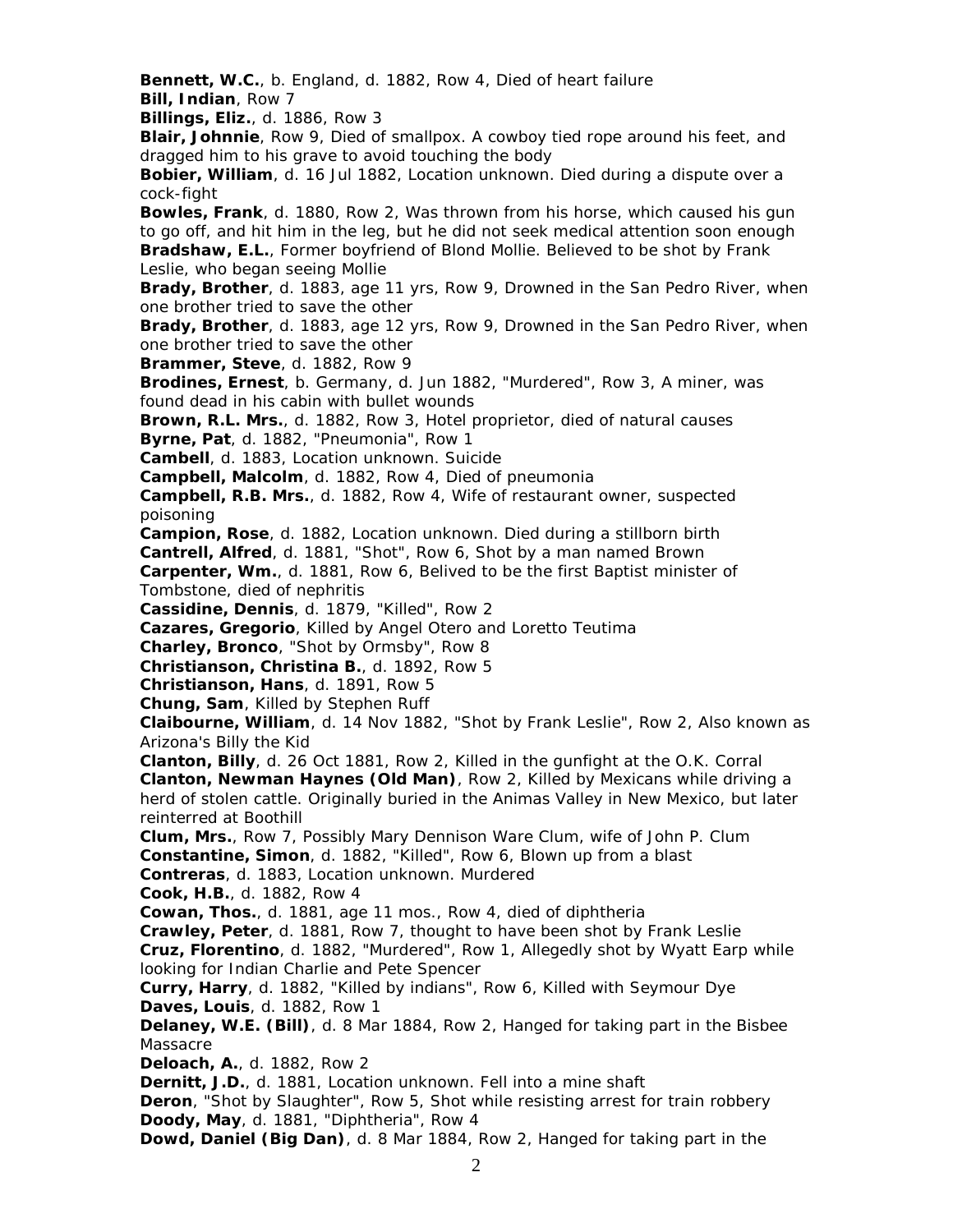Bisbee Massacre **Dowe, Minnie**, d. 1881, Row 6 **Dunlap, Jesse (Three Fingered Jack)**, d. 1897?, "Shot by Jeff Milton", Row 7, Train robber, member of the High Five Gang **Dye, Seymour**, d. 1882, "Killed by indians", Row 5, Wood cutter, killed with Harry Curry **Eisele, Joseph**, d. 1884, Mining accident **Elias, Manuel**, age 29 yrs, Died in a mining blast **Fat, Wong**, b. Oct 1809, China, d. 27 Sep 1908, age 98 yrs **Figueroa, Antonio**, d. 10 May 1882, Shot by Marshal Dave Neagle **Fitzhugh, Thos.**, d. 1882, Row 6, Found dead at Mrs. King's Lodging House **Foos, Freddie**, d. 1878, age 7 yrs, died of diphtheria, among the first of the burials in Boothill **Fryer, George**, d. 1881, Row 5 **Fuss, Freddie**, d. 1882, Row 3, Small boy died from drinking bad water **Gadela, Chas.**, d. 1882, Row 10 **Gagelia**, d. 1881, Location unknown. **Gardiner, J.**, Shot by a man named Kellog **George, Albert**, d. 31 Dec 1882, Black Diamond Spring, Killed by Apaches **Gibbons, John**, d. 1880, Suicide, with lover Malvina Lopez **Gibson, John**, d. 1881, Row 4, Employed by Nadeau, fell off a wagon and the wheel crushed his head **Gibson, John**, d. 1882, Row 7 **Gillespie, John A.**, d. 1882, Row 5, Deputy, shot by Zwing Hunt **Gray, Verone**, "Suicide", Row 2 **Gregory, Thos.**, d. 1882, Row 1 **Gregory**, d. 1882, Row 1, Son of Thos. Gregory, died of meningitis **Grounds, Wm.**, d. 1882, "Died of wounds", Row 5, Shot by Bill Breakenridge in the Chandler's Ranch shootout **Halderman, Thomas**, d. 16 Nov 1900, Row 1, Hanged with brother William on conviction of murder **Halderman, William**, d. 16 Nov 1900, Row 1, Hanged with brother Thomas on conviction of murder **Hancock**, d. 1879, "Shot", Row 8, Shot by John Ringo **Hand, Geo.**, "Killed by indians", Row 11 **Harper, Thos.**, b. Missouri, d. 8 Jul 1881, Location unknown. Hanged for shooting John Talliday **Harris, Sam**, d. 1889, age 1 yr 4 days, Buried in the old jewish plot **Hart, Frank**, d. 1882, Row 4 **Hayes**, Row 4 **He, Sing**, d. Jul 1898, A vegetable peddler, killed by Francisco Morales **Heath, John**, b. Texas, d. 22 Feb 1884, age 32 yrs, Row 3, Leader of the Bisbee Massacre, and hanged by a lynch mob **Helm, Charles**, d. 1882, "Shot", Row 1, Killed by Wm. McCauley over a dispute about how to drive cattle. **Hickey, James**, d. 1 Oct 1881, "Shot by Wm. Claibourne", Row 2 **Hicks, John**, b. 1 Aug 1849, Halletsville, TN, d. 10 Jul 1879, Row 2, Shot by Jeremiah McCormick in a bar brawl. Son of Aretus William Hicks, and brother of Boyce and Robert **Hickson, Hilly**, d. 1882, Row 4, injured his back after falling from stilts and died the next day **Holly, John**, d. 1880, Location unknown. Keeper of the Rural Dining Hall **Howard, Jack (Tex)**, d. 8 Mar 1884, Row 2, Hanged for taking part in the Bisbee Massacre **Huggins, Mr.**, d. 1882, Location unknown. Burned to death in hotel fire **Jackson, Bobby**, d. 1882, Row 4 **Jim, Six-Shooter**, d. 1885, "Shot by Burt Alvord", Row 7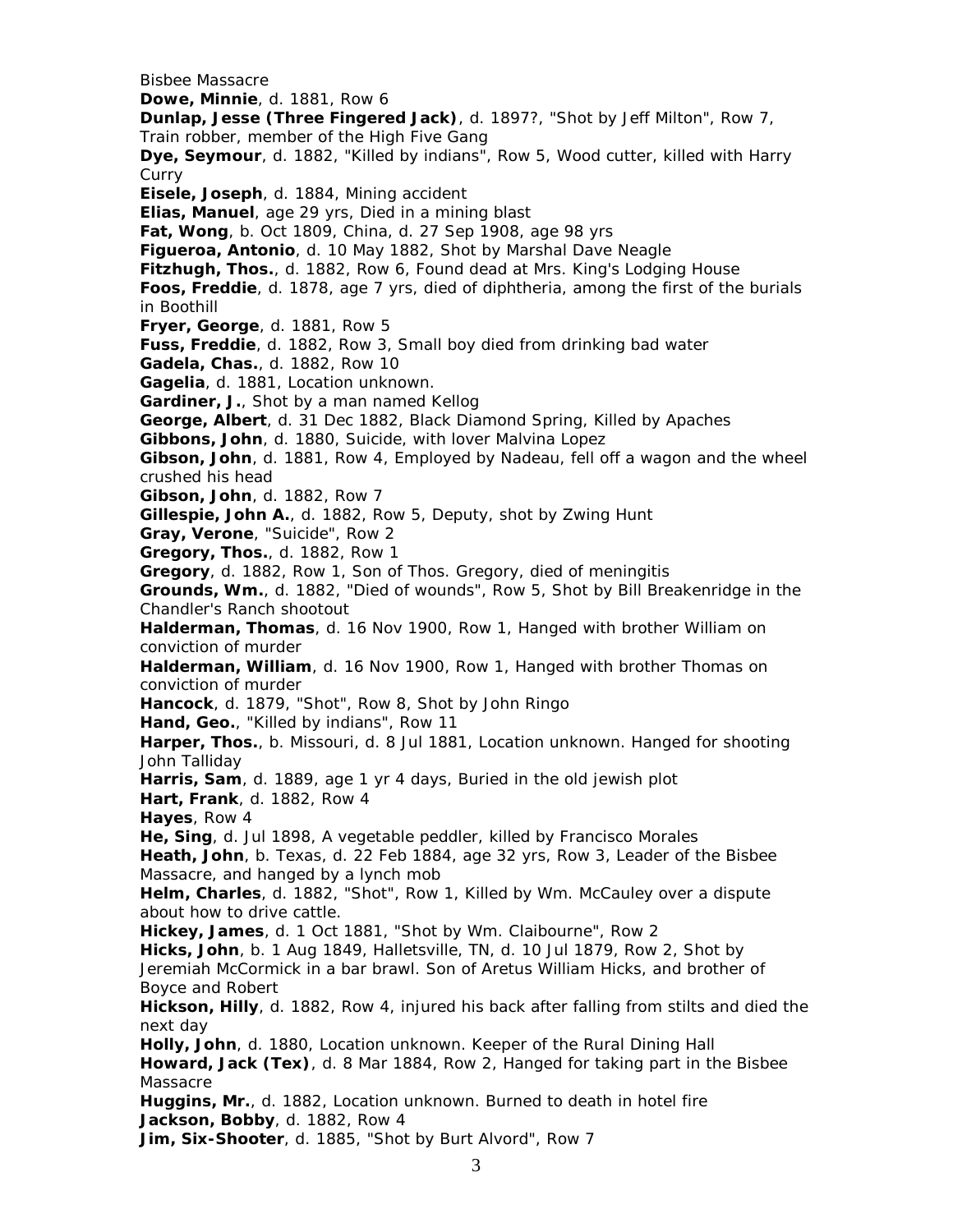**Johnson, Geo.**, "Hanged by mistake", Row 5, Bought a stolen horse, and was assumed to be the theif **Kearney, Thomas**, d. 1882, "Killed", Row 4, Blown up from a blast **Kee, Foo**, Row 9, Operated a grocery store, accidentally stabbed by a friend **Kee, Quong**, Row 10, Operated several restaurants. Was first buried at Evergreen Cemetery in Bisbee and later moved to Boothill **Kee, Tong**, Row 10 **Kelley, Daniel (Mike)**, d. 8 Mar 1884, Row 2, Hanged for taking part in the Bisbee Massacre **Kellogg, M.E.**, d. 1882, "Died a natural death", Row 5 **Kenney, Agnes**, d. 1878, age 1 yr, Location unknown. **Kettlewell**, Location unknown. Child of Mrs. Lizzie Kettlewell **Kid, Kansas**, Row 6, Cowboy, killed in a stampede **Killeen, Mike**, d. 22 Jun 1880, "Shot by Frank Leslie", Row 7, Leslie shot Killeen, and married his widow **King, Cowboy Bill**, "Shot by Burt Alvord", Row 7 **King, Jack**, "Shot by Cherokee Hall", Row 8 **King, John**, d. 1881, "Suicide", Row 3, from strychnine **Kinsman, William**, d. 23 Feb 1883, age 25 yrs, Row 5, Shot by May Woodman **Kohler, Helentina**, d. 1882, Row 6 **Kohler, Latham**, d. 1884, Row 6 **Kohler, Ralph**, d. 1882, Row 6 **Lilly, Douglas**, d. 1881, "Killed", Row 6, Driver for the Sycamore Water Co., was thrown from the wagon, tramped by the horse, and head crushed by the wheels. **Lindley, Judge Chas.**, d. Sep 1882, Row 3, Member of the California Bar **Lizard, Stinging**, "Shot by Cherokee Hall", Row 6 **Lopez, Malvina**, d. 1880, Row 6, Suicide, with lover John Gibbons **Lucero, Holo**, d. 1882, Row 1, Killed by indians **Lum, Ah, Mrs. (China Mary)**, b. China, d. 16 Dec 1906, Row 10, Leader of Tombstone's chinese community **Lung, Hop**, Row 10 **Lynch, Pat**, d. 1883, Row 4 **Mackenzie, John**, d. 1881, Row 4 **Malcolm, Henry**, age 52 yrs **Manada, Jos.**, d. 1882, Row 3 **Martin, John**, b. England, d. 1882, "Killed", Row 3, Killed during an accident on the Huachuca Water Line **Martin, Thomas**, b. Cornwall, Died in a mining accident **McAllister, M.**, d. 1882, Row 6, Also known as Happy Jack, died of complications stemming from a shot in the lung **McBride, Archie**, d. May 1882, Row 9, Proprietor of the Grand Hotel **McCarthy, M.**, d. 1882, "Shot", Row 6, A miner, shot by a man named Poplin **McDermott, J.D.**, d. 1882, "Killed", Row 3, Fractured his spine after falling off his horse while crossing the San Pedro River **McFarland, S.**, d. 1882, "Shot", Row 9, Shot by Kellogg **McLaury, Robert Findley (Frank)**, d. 26 Oct 1881, Row 2, Killed in the gunfight at the O.K. Corral. **McLaury, Thomas Clark (Tom)**, d. 26 Oct 1881, Row 2, Killed in the gunfight at the O.K. Corral **McLoon, Dr.**, d. 1883, Location unknown. **McMartin, James**, d. 1881, Row 8, Died of consumption **McMenomy, Pat**, d. Mar 1882, "Shot", Row 7, A sheepman **Mead**, d. 1881, "Sudden Death", Row 5, Blacksmith, found dead in a coach **Mitchell**, d. 1880, Location unknown. **Moore, Lester**, "Here lies Lester Moore, Four slugs from a .44, No Les, no more", Row 6, A Wells Fargo agent at Naco, disputed with a man over a package **Morgan, Thos.**, d. 1882, Row 2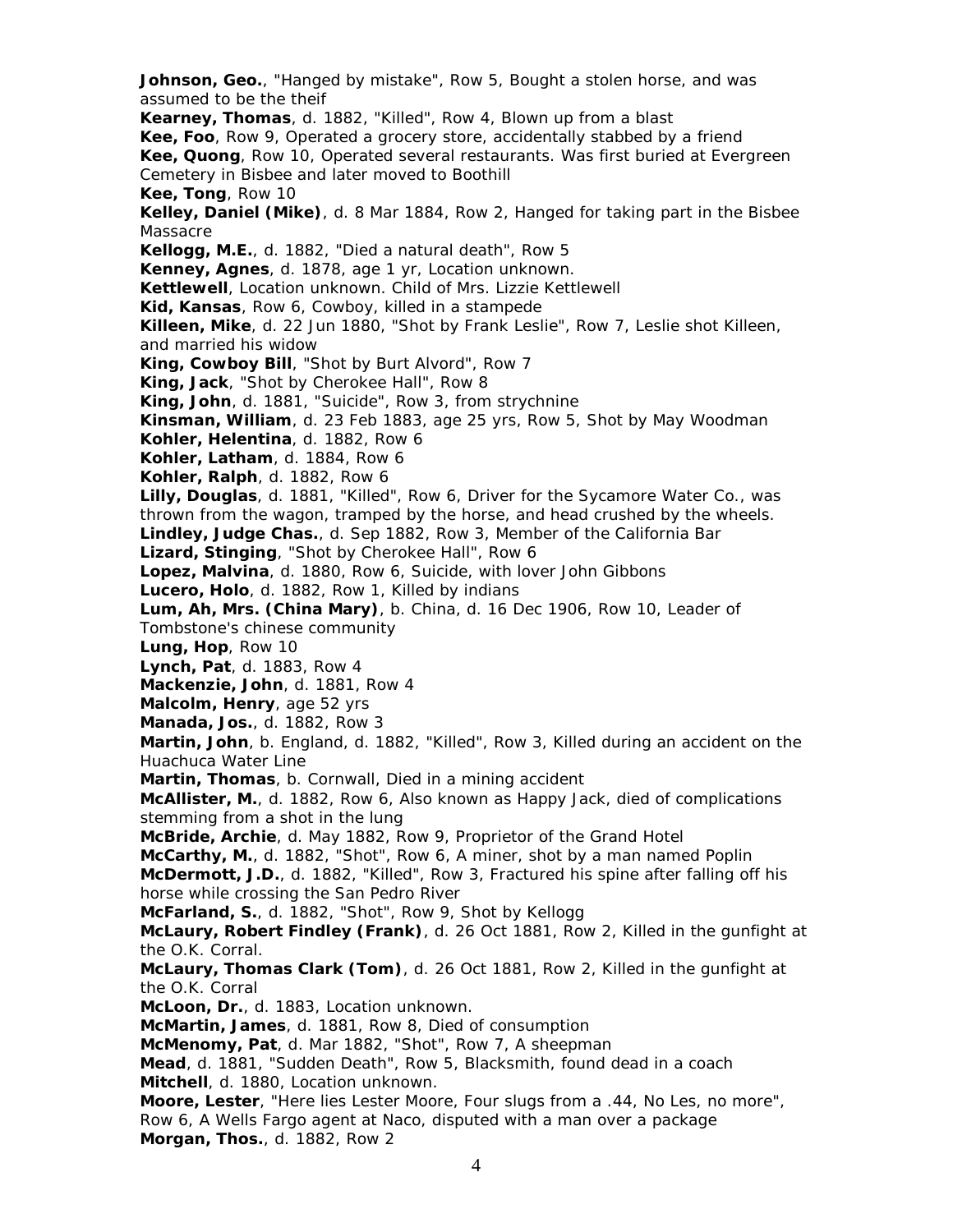**Noonan, Mike**, b. Ireland, Sulphur Springs Valley, "Killed by indians", Row 10, A lone rancher, was shot when he went out to chop wood **Nunnelley, Emmett Crook**, b. 1884, d. 1946, Row 11, Led the restoration of the Boothill Graveyard **Olleney, Ben**, "Shot by Chacon", Row 6 **Orante, Filomento**, b. Hermosillo, Sonora, d. 12 Jul 1882, Shot by Deputy Kiv Phillips **Ormsby**, "Shot", Row 7 **Owyer, Daniel**, d. 1881, "Drowned", Row 6 **Packrel, Alfred**, d. 1882, age 24 yrs, Row 5, Young english miner died from bowel inflammation **Padden, J.**, d. 2 Aug 1884, Fell down a mine shaft **Peel, M.R. (Robert)**, b. 31 May 1854, d. 25 Mar 1882, Row 5, A young mining engineer, son of Judge B.L. Peel **Pesquira**, d. 1881, "Killed", Row 8 **Petron, Rodriguez**, "Stabbed", Row 1 **Pring, Mrs.**, d. 1881, "Suicide", Row 9, Died from chloral hydrate **Renacco, G.**, d. 1882, "Killed", Row 8, Fell off a cliff **Ridgeway, C.O.**, d. 1882, Row 4, Found lying dead in a wagon outside of town **Riley, Jim**, d. 1881, "Murdered", Row 7 **Robertson**, Location unknown. Two infant sons of S.C. and Alice Robertson **Robles, Guadalupe**, d. 1888, Row 8, Shot by officers who came looking for Guadalupe's brother Manuel **Rook**, "Shot by a Chinaman", Row 3 **Rosenthal**, d. 1881, Row 6 **Ruff, Stephen**, Killed by Sam Chung **Russell, Geo.**, d. 1882, Row 9, Employed by the Tombstone Epitaph, died while being operated on for stomach cancer **Sample, Omar W. (Red)**, d. 8 Mar 1884, Row 2, Hanged for taking part in the Bisbee Massacre **Scott, Ben**, d. 1883, Row 5, A teamster, shot by his own rifle when it fell over and discharged. Buried with Al Bennett **Serroux, Frank**, Row 4, Shot over a mining claim **Slaughter, John Swain**, b. Jun 1845, Texas, d. 8 Feb 1945, Row 11, Settled in Tombstone in 1879, a former slave who took the name of his master, John Slaughter **Smiley, Chuck**, d. 1884, "Shot", Row 10 **Smith, H.C. Mrs.**, d. 1882, Row 1 **Smith, Peter**, b. Germany, d. 1882, age 23 yrs, "Killed", Row 1, Killed by Thos. Donald (or Doland) in a fight **Southy, Francis**, d. 1881, Row 3 **Stanifor**, d. 1883, Location unknown. Stage Driver, suicide **Stewart, Mrs.**, d. 1880, Location unknown. Said to be first burial in Boothill **Storms, Charley**, d. 25 Feb 1881, "Shot by Luke Short", Row 6, Died in a duel **Stumpf, Mrs.**, d. 1884, Row 4, Died in childbirth after being given chloroform **Sullivan, Jerry**, d. 1881, Row 2 **Summers, William**, d. 1882, Row 5, Teamster for James Carr, found dead with broken ribs and ruptured liver **Sweeney, Martin A.**, d. 28 Jun 1878, Murdered by Oliver Boyer in a drunken quarrel **Sweeney, Miles**, d. 1880, "Murdered", Row 4 **Talliday, John**, d. 1881, Location unknown. Shot by Harper **Thomas, Joseph**, d. 1881, "Shot", Row 7, A teamster, believed to be shot by Indian Jim **Toby, Dick**, "Shot by Sheriff Behan", Row 2 **Tom, Red River**, "Shot by Ormsby", Row 5 **Tulley, James**, d. 1881, "Killed", Row 7, A miner with the Grand Central Mining Co., fell 250 ft. in a shaft